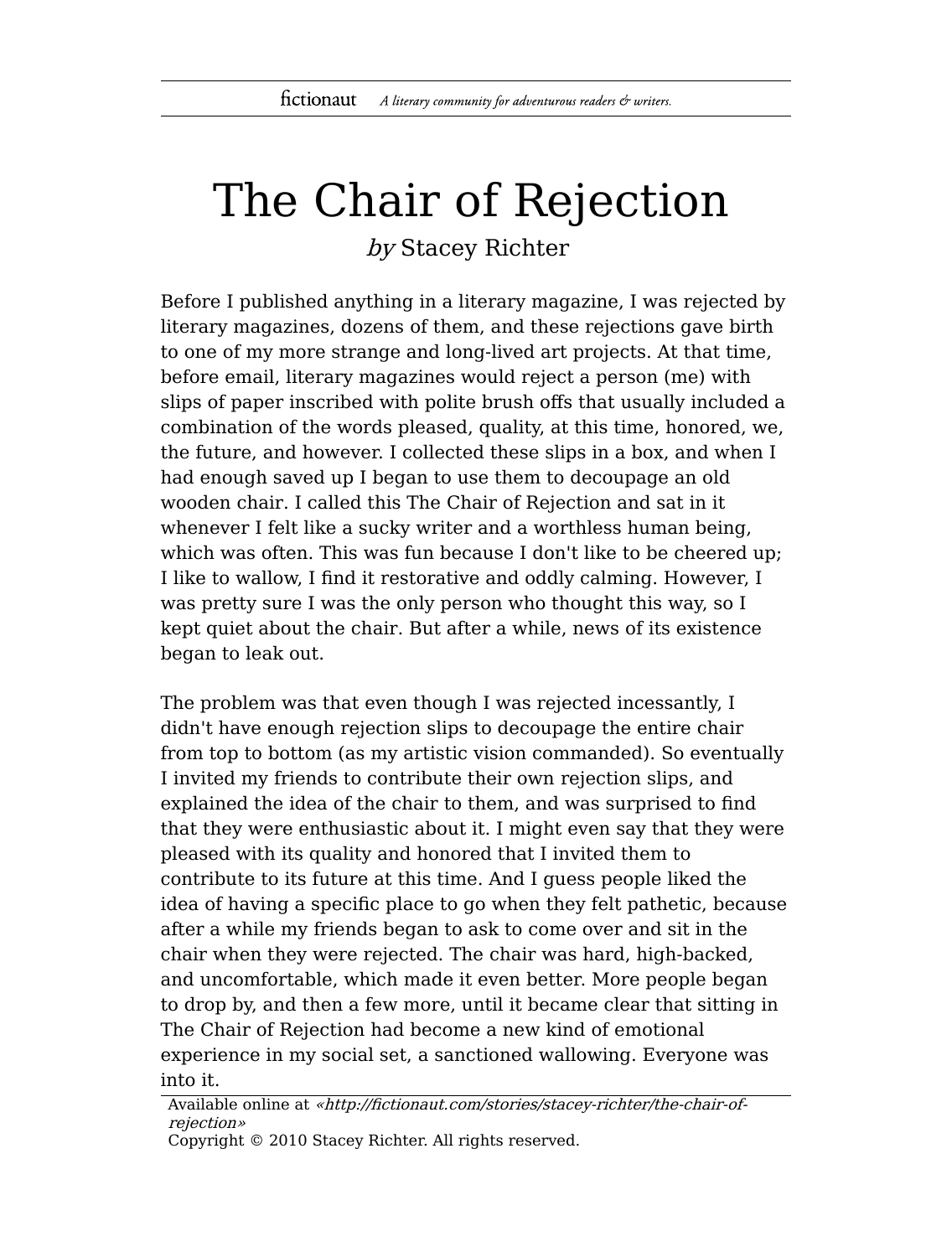Then something shifted—I think this was after a reporter I knew published a short piece about the chair in a weekly newspaper. After that, it wasn't just my friends who stopped by. Acquaintances I'd only met once or twice began to come to my house and ask for the chair; sometimes complete strangers even showed up. Every time I heard a knock on the door, I wondered if I'd open it to find an unshowered person waiting there slack-faced, maybe a little hungover or possibly still drunk. I think the chair emitted some sort of silent whistle only the forlorn could hear, and it seemed like they were helpless to refuse the call. "Can I use your chair?" the person would ask. I'd usually let them. They'd shuffle across the room, they'd collapse in its embrace. The rejection slips were glossy with lacquer and singed around the edges (this is how I learned to decoupage in summer camp), and the dejected person would press their knees together and slump into a cloud of disheartening words: "Despite the quality of your submission…"

It took a while, but eventually everyone I knew, no matter how smart or talented or pretty or fortunate, sat in the chair. There was something mystical about this. We all sit in the chair. I knew this! But metaphors are just words that zing around in your head. Until you actually sit in the chair of rejection—until you actually see everyone you know sitting in the chair of rejection—you don't really know that someday everyone must take their seat. I was learning this. The chair was teaching me.

Though my rejection slips were from literary magazines, my friends brought over other kinds of rejections—from employers, graduate programs, foundations, ex-lovers; there was even one from the Army. It didn't take long to collect enough slips to finish decoupaging the chair. Once every surface was covered, including the bottom of the legs, I had to consider ending the project. Yet it seemed wrong to end the project. If it ended, what would people do with their rejections? It was boring to learn from them when we could make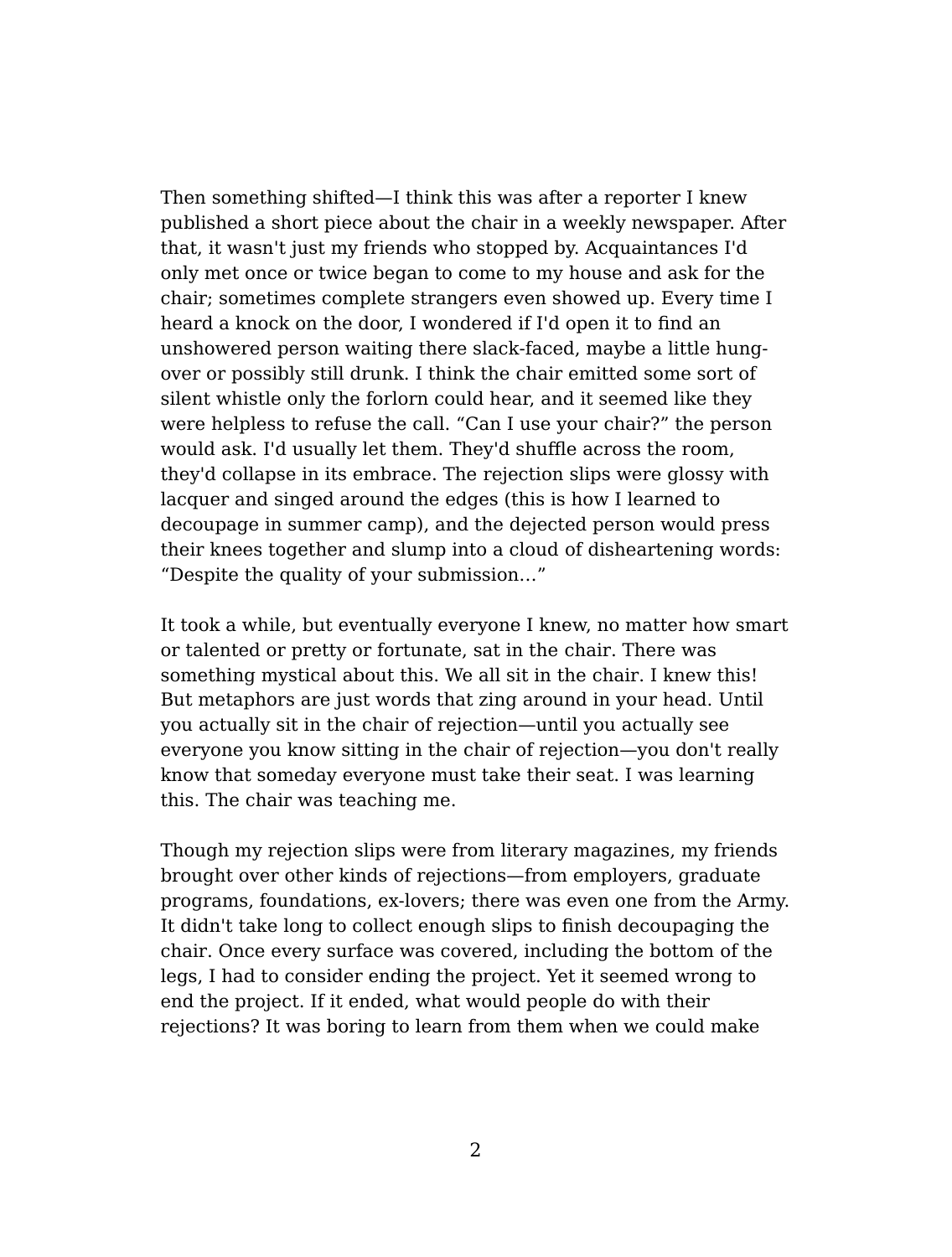something out of them instead. So I found a little wooden table and covered that, and then a foot stool. Then someone had the idea to wrap a six pack of beer bottles with various rejections (eventually to be known as Thank You for Your Application Beer); by then it was almost starting to be fun to be a loser. Almost, but not exactly. There's no way quite to describe the feeling of sitting in The Chair of Rejection, with your feet up on The Guggenheim Foundation Hates You Footstool, drinking a bottle of Thank You for Your Application Beer. It was awful, it was wonderful, but mostly it was strange to feel how something as trivial as decoupage could change the pain of smashed hopes and shattered dreams into something different.

Then, one day, I got a letter that said I'd been accepted. And then another. And after a while I got an agent who screened things and the rejection letters didn't pour in at the same rate. Time passed and my friends began to be accepted too. They found good jobs or got into graduate programs or had wonderful babies that were better than any residency program on some stupid harbor. I moved and moved again. I still sat in the chair, but after a certain number of acceptances I didn't need to sit in the chair anymore. Other people stopped wanting to use it too and the chair migrated to a back room where it gathered dust. I guess I got out of the habit of sitting in the chair. When I felt like I sucked—when I feel like I suck—I'd sit by myself, in any random location, and feel bad without any special fanfare or equipment.

When I moved the last time, The Chair of Rejection wound up in storage in the shed of a pothead friend. The awful thing that's happening now, which is also kind of great, is that the bank is foreclosing on his house. This wouldn't be great except for the fact that he's started using the notices from his creditors as wallpaper. When I was over there a week ago, he'd brought the chair into the kitchen, which was already half-covered with threatening notes, and started plastering over the appliances. I sat there smoking his brainmelting indica as he went on about his grand scheme to cover every